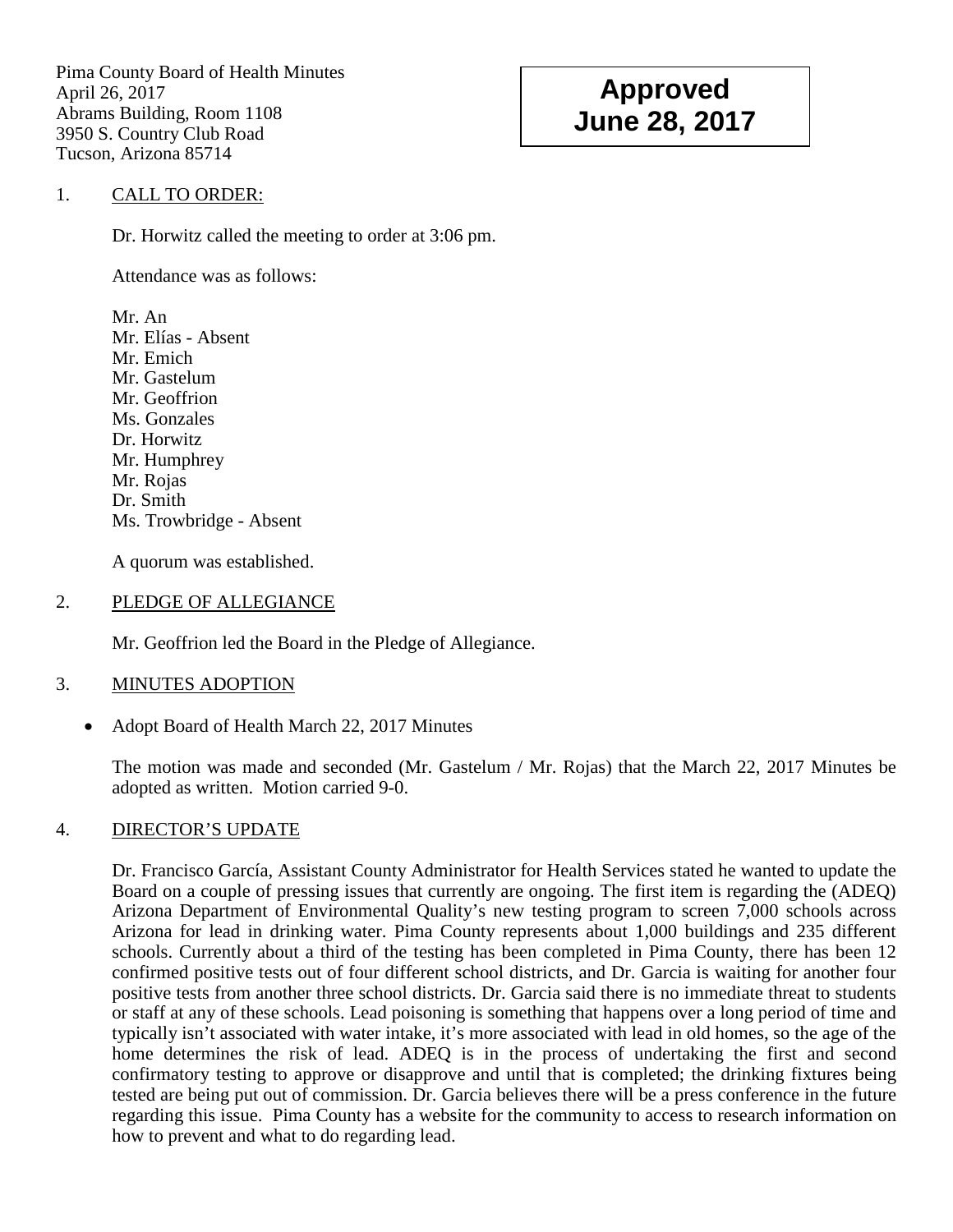Dr. Garcia also updated the Board on Trichloroethylene (TCE) Pollution in Tucson Water. Trichloroethylene (TCE), an industrial solvent, was dumped routinely in areas of South Tucson during the 1950s. The Tucsonans who lived in these areas have had various cancers because of this pollution. Hughes Aircraft and the city of Tucson were accused of dumping TCE in the water in a plume that runs five miles northwest from near the airport, beginning in 1952. Pima County has been researching information on recent Cancer and Congenital Anomalies cases in the community by checking the Arizona Cancer registry to determine if there is an excess Cancer risk. Dr. Garcia stated there is a list of Superfund sites in Arizona designated under the Comprehensive Environmental Response, Compensation, and Liability Act (CERCLA) environmental law. The CERCLA federal law authorized the United States Environmental Protection Agency (EPA) to create a list of polluted locations requiring a long-term response to clean up hazardous material contaminations. These locations known as Superfund sites are placed on the National Priorities List (NPL). The NPL guides the EPA in "determining which sites warrant further investigation" for environmental remediation. As of May 1, 2010, there were nine Superfund sites on the National Priorities List in Arizona.

Dr. Garcia also briefly updated the Board on the interview process to hire a new Health Department Director. There were a total of 25 applicants and ended up interviewing 7 highly qualified applicants and now Dr. Garcia is in discussion with Mr. Huckelberry on the next steps on hiring the best applicant. Dr. Garcia is hoping to notify the Board on whom the new Health Department Director will be by the next Board of Health meeting. Dr. Garcia will still attend meetings as needed or requested by the Board.

## 5. PACC SERVICES UPDATE AND PROPOSED ORDINANCE 6.04.060 REVIEW

Dr. Francisco García, Assistant County Administrator for Health Services updated the Board about the Town of Marana and their Animal Care Services. Dr. Garcia stated the Town of Marana has elected to select an alternate vender other than Pima County for their animal control services. This has created a need for the County to establish a new ordinance to include a differential fee structure for unparticipating jurisdictions. All participating jurisdictions typically share the cost of the animal care expenses. However, in order to not transfer costs to other jurisdictions that will remain regional partners with Pima County in animal care, a new ordinance and code amendments will be necessary to ensure that does not occur. The current ordinance states whom will be responsible for unparticipating jurisdictions and how the County will be handling this new change. The ordinance has also been published in the Arizona Daily Territorial for public comment.

A motion was made and seconded (Mr. Gastelum / Mr. Rojas) to have the Board of Health staff members endorse the new proposed ordinance 6.04.060 as written, with the agreement from the Health Department to return in six months after the ordinance is approved and implemented to provide the Board of Health members with a status report. The motion carried 8-1, with one Nay by Dr. Smith.

## 6. TPD & PIMA COUNTY "CAR PULLOVER, ROUTINE TRAFFIC STOP EDUCATION PROGRAM

Dr. Paul Horwitz, Board of Health President, introduced Mike Humphrey, Board of Health member who briefly addressed the Board on the car pullover, routine traffic stop education program. Mr. Humphrey stated the Tucson Police Department and the Pima County Sheriff's Department have come together to create this pullover protocol program to educate the community on what is to be done when a police officer pulls you over. They have created a sticker for drivers to follow safe police instructions on what to do if ever pulled over. Tucson Police Department Officer Brian joined the meeting to answer questions regarding accident and injuries that affect the community and what Tucson Police are doing to keep the community safe.